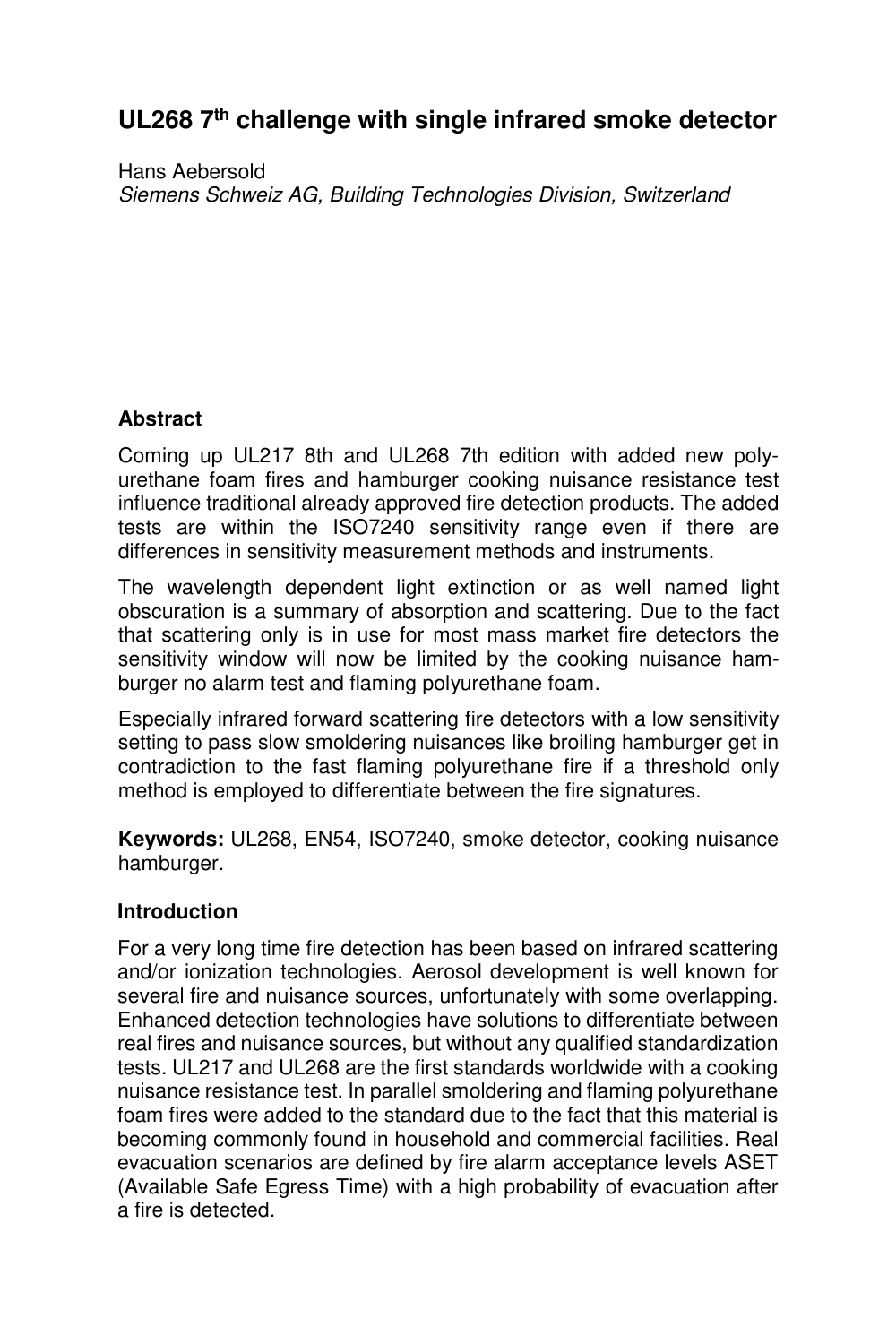# **Real World Challenge**

Today's traditional mass market smoke detectors are mostly based on single optical infrared forward light scattering. The discussions focus to this technology and analyze the challenge to meet new worldwide standardization and regulatory changes. To get all variances behind it's necessary to understand all the fire detector manufacturing and component tolerances beside the variance of each fire type.

# **UL Wood Fire Analysis as Example**

Test fires are standardized for repeatability and reproducibility. Even though they still have some development variations within their standardization boundaries. To get all the possible fire profiles between the boundaries defined by Obscuration vs. Time and Obscuration vs. Ionization, it's necessary to run dozens of tests over different season's and multiple years. All valid test runs are plotted for ceiling centre position in Fig. 1. The minimum and maximum represent +/-1.5 standard deviations and shows how challenging it's to get the fire development within the standardization boundaries.





The scattered signal shows as well a variance around the average depending on the fire build up and flame point (Fig. 2 and 3). The minimum profiles identified through all valid test runs are fundamental for further data analysis, with the target to pass any requalification tests.



Fig. 2 and 3. Infrared forward scattered signal, walls and ceiling centre.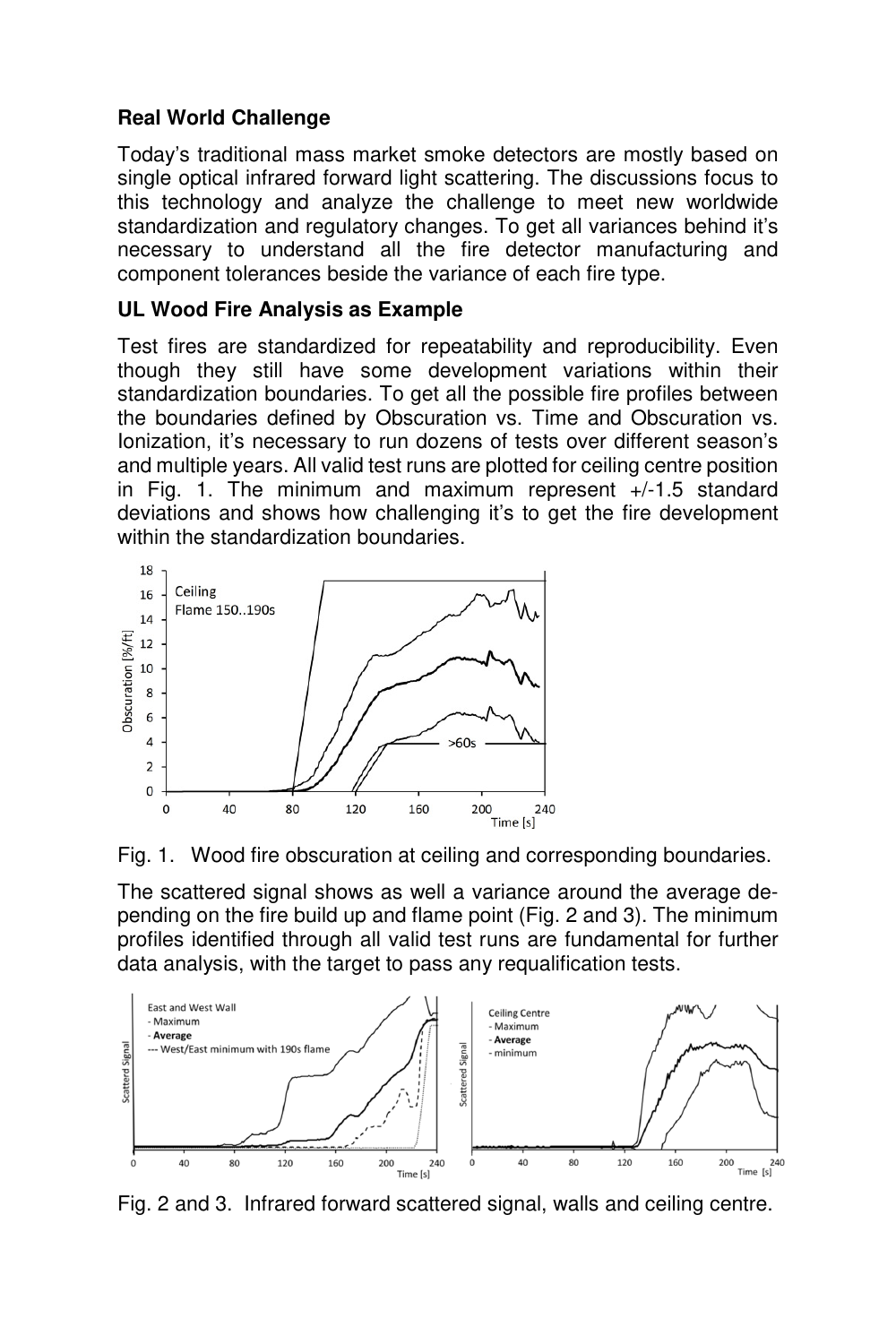The wall positions scattered signal are different to the ceiling centre (Fig 2 and 3) and represent an additional challenge to get the fire development symmetrical comparing to EN54 with ceiling only detectors.

#### **Manufacturer Freedom**

As example a basic alarm algorithm will be used. It's based on a simple detector scattered signal threshold, in combination with some alarm reaction time represented by the x axis, Fig 4. As ordinate the scattered signal is representing the smoke box obscuration equivalent. All minimum profiles identified with UL fire tests are processed with the threshold algorithm and drawn up as latest alarm regression lines. Smoldering smoke and paper fire are not plotted due to high and uncritical forward scattered signal.



Fig. 4. Alarm regression diagram based on UL268 6th edition.

Without any further genius algorithm, the manufacturer freedom is left and below the different fire regression lines. We are able to find the different sensitivity setups within several manufacturer manuals. In commercial fire detection systems, a "Robust" sensitivity setup with around 10 s reaction time could be applied as example in a manned area. If people are sleeping, or if technical equipment need to be unmanned protected, "Sensitive-Fast" could be applicable.

In further steps it's good to know how field nuisances react to this simplified sensitivity setup. In general the sensitive-fast setup will react sensitive with any fast nuisances like bathroom or cooking steam and should be not activated in such areas to prevent unwanted false alarms.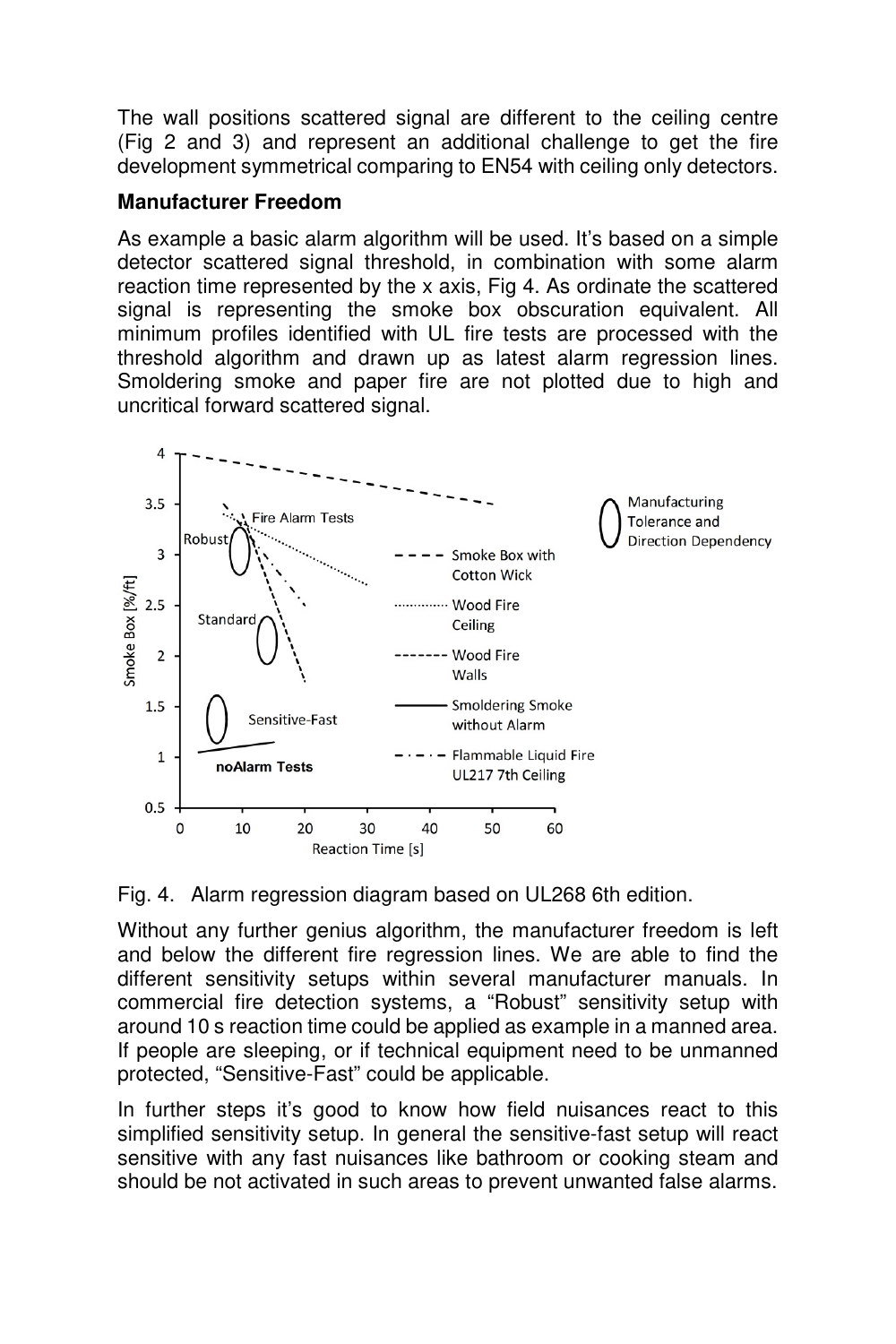# **ISO7240 point type detector standards**

To get smoke detectors with lower false alarm rate and better field nuisance robustness it's obvious to decrease the detector sensitivity as low as possible. To cover the wide possible sensitivity range and reaction at test fires, ISO7240-7 release August 2011, added different smoke tunnel response ranges, Fig. 5. With set 2 a new minimum obscuration of 0.2 dB/m (corresponding 4.5 %/m, 1.37 %/ft) was defined beside the established 0.05 dB/m (corresponding 1.14 %/m, 0.35 %/ft). July 2014 ISO enhanced as well the combined heat-smoke ISO240-15 with additional TF1 (open cellulosic wood fire) from old EN54-9 and TF8 (low temperature black smoke decalene liquid fire).

| Response threshold value in smoke tunnel<br>(aerosol)<br>dB/m |                                                                         | Test fires end-of-test conditions |             |                      |                      |
|---------------------------------------------------------------|-------------------------------------------------------------------------|-----------------------------------|-------------|----------------------|----------------------|
|                                                               |                                                                         | TF <sub>2</sub><br>dB/m           | TF3<br>dB/m | TF4<br>dimensionless | TF5<br>dimensionless |
|                                                               | 0.05 < m < 0.3                                                          | $m = 2$                           | $m = 2$     | $v = 6$              | $v = 6$              |
| $\overline{2}$                                                | 0.2 < m < 0.6                                                           | $m = 2$                           | $m = 2$     | $v = 6.5$            | $v = 7.5$            |
| NOTE                                                          | The smaller the $m$ value, the higher the sensitivity of the detectors. |                                   |             |                      |                      |

Table 1 - Response threshold value for detectors using scattered or transmitted light

Fig. 5. ISO7240-7 response threshold ranges.

With ISO the manufacturer has still the freedom to use sensitivity range set 1 or set 2. With set 2 the test fire TF4 and TF5 get an increased ionization test end condition. European EN54 does not use the ISO range setting. EN54 added TF1 from old EN54-9 detector standard and TF8 to the multi-sensor -29 smoke-heat, -30 heat-CO and -31 smoke-heat-CO.

Chinese GB4715 (smoke detector) is close to the publication of a new edition with the general requirement that smoke detectors have to alarm within smoke tunnel later than 0.3 dB/m (corresponding 6.67 %/m, 2 %/ft). SH3 and SH4 (similar to EN54 TF4 (polyurethane) and TF5 (heptane) remains as they are and up to date without any test end adaptions as in ISO7240-7 set 2.

The UL obscuration and ISO/EN extinction measurement instruments and methods need attention due to:

- ISO7240 and EN54 recommend a wavelength around 900 nm (infrared) and maximum 3° scattering within over approximately 1 m distance. The sensitivity measurement is based on a smoke tunnel running pharmaceutical paraffin oil with  $0.5$  to 1  $\mu$ m diameter and a refractive index of approximately 1,4.
- UL and ULC obscuration measurement is based on a spotlight lamp with a range of wavelengths between yellow and green  $(2370 \pm 50 \text{ K})$  and a photodiode with 11cm<sup>2</sup> at a distance of 5 ft (1.52 m). The sensitivity measurement is running within a smoke box with glowing cotton wick at UL and punk sticks at ULC.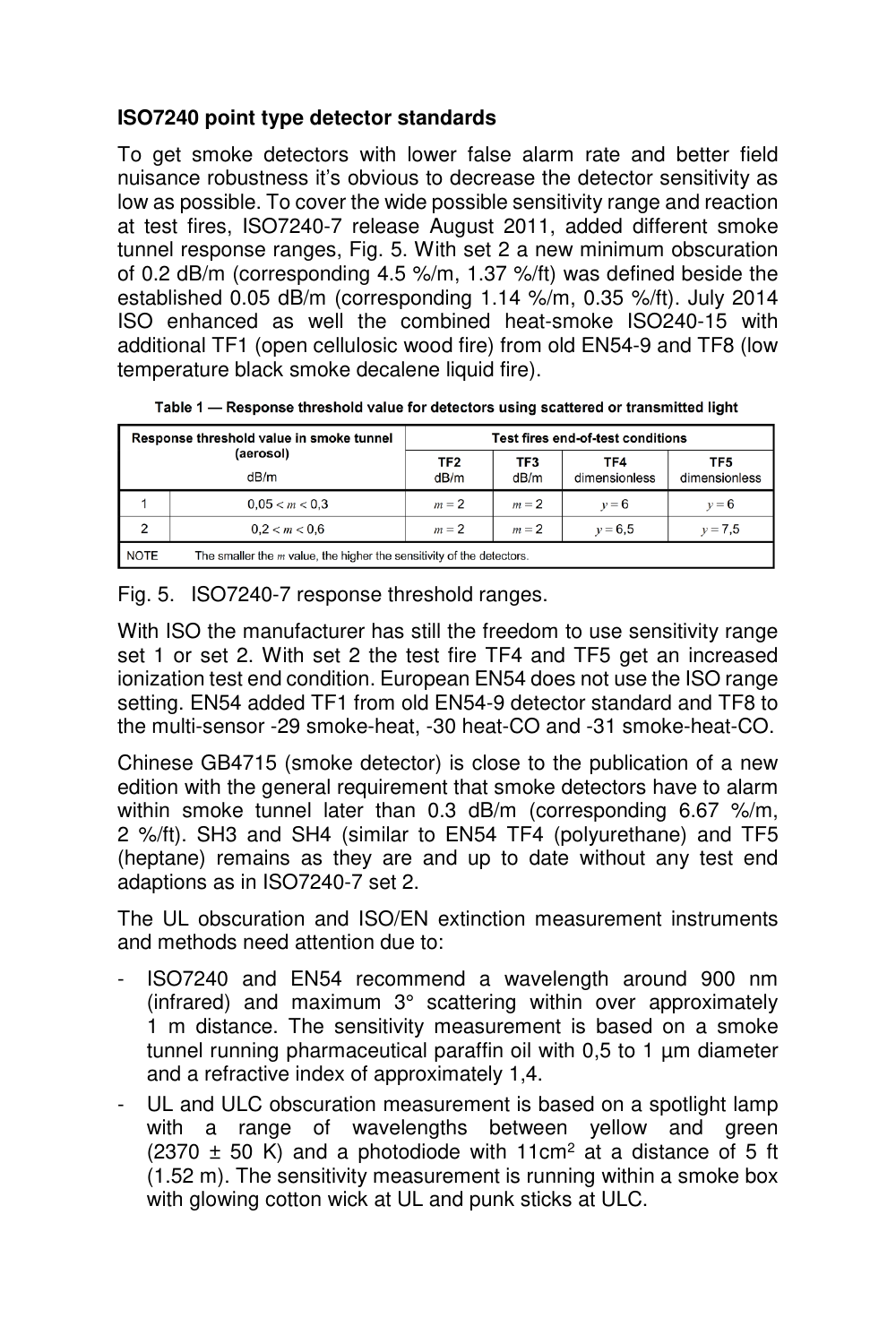#### **New UL Cooking Nuisance Hamburger and Flaming PU Test**

To increase the field robustness, especially against cooking nuisance, UL268 7th and UL217 8th edition added the cooking nuisance hamburger test without alarm up to 1.5 %/ft. Comparing to ISO set 2 (0.2 dB/m corresponding 4.5 %/m, 1.37 %/ft), UL serve a bit higher sensitivity than ISO. Even though UL has no manufacturer freedom to use the old smoke box and smoldering smoke without alarm up to 0.5 %/ft like ISO.

Comparing Obscuration vs. Time and Obscuration vs. Ionization there are similarities in development between cooking nuisance hamburger and the smoke box in time as well in particle development, Fig. 6 & 7.



Fig. 6 & 7. Obscuration and Ionization comparing with added new tests.

The obscuration alarm window for non multi-criteria detectors is defined between cooking nuisance hamburger resistance test up to 1.5 %/ft and smoke box alarm latest at 4 %/ft. A typical single forward scattering detector, being already direction dependency and manufacturing tolerances optimized, has to alarm close to the smoke box 4 %/ft limit, Fig.8.



Fig. 8. Obscuration vs. forward scattered signal for cooking nuisance hamburger and smoke box sensitivity with cotton wick.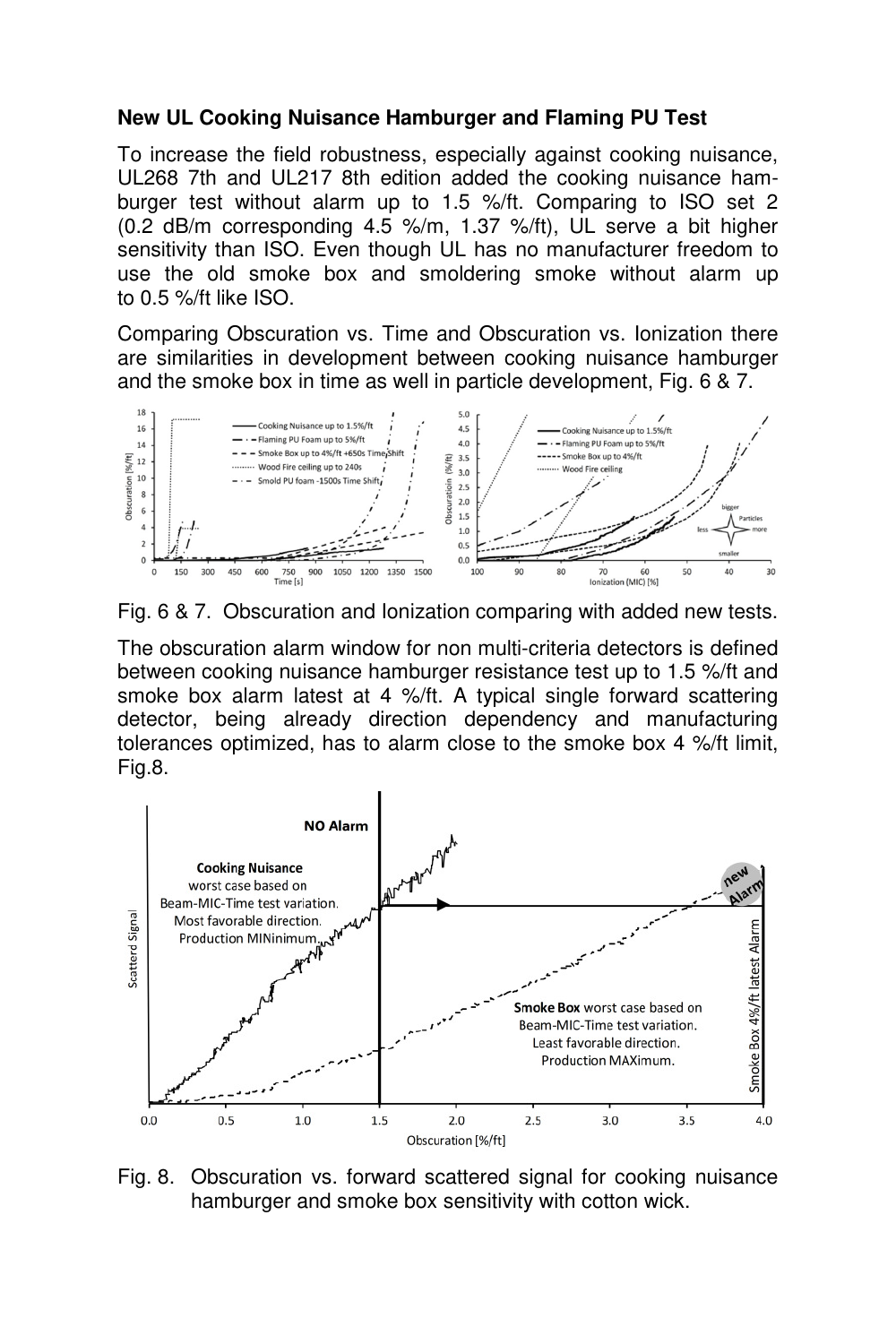Fig. 8 plotted test runs represent already the worst case found with the variation of obscuration and ionization. The new manufacturer freedom is identified within the regression diagram close to 4 %/ft, Fig. 9.





The updated UL standards have with the 4 %/ft upper smoke box limitation for non multi-criteria detectors a strict limitation, but are compliant with ISO7240 limit 0.6 dB/m (corresponding 12.9 %/m, 3.9 %/ft) even though the obscuration measurement technology and sensitivity test aerosol is not equal for ISO/EN and UL. EN54 and GB4715 have up to date no upper smoke tunnel limitation.

# **Flaming Polyurethane Fire EN54 and UL**

ISO 7240 and EN 54 include with TF4 already a flaming polyurethane foam fire. A comparison between these flaming foam fires shows within Fig. 10 relevant obscuration and ionization development differences. The UL polyurethane flaming foam could generate up to the acceptance criterion smaller particles than EN54 TF4, which is an additional scattering disadvantage beside the black particles. The different obscuration measurement technologies between UL and ISO/EN are not covered.

The UL flaming PU foam acceptance criteria is with 5 %/ft more sensitive than ISO/EN with TF4 around 8%/ft obscuration equivalent. The reasons behind are different north American evacuation scenarios as well different building structures comparing with Europe.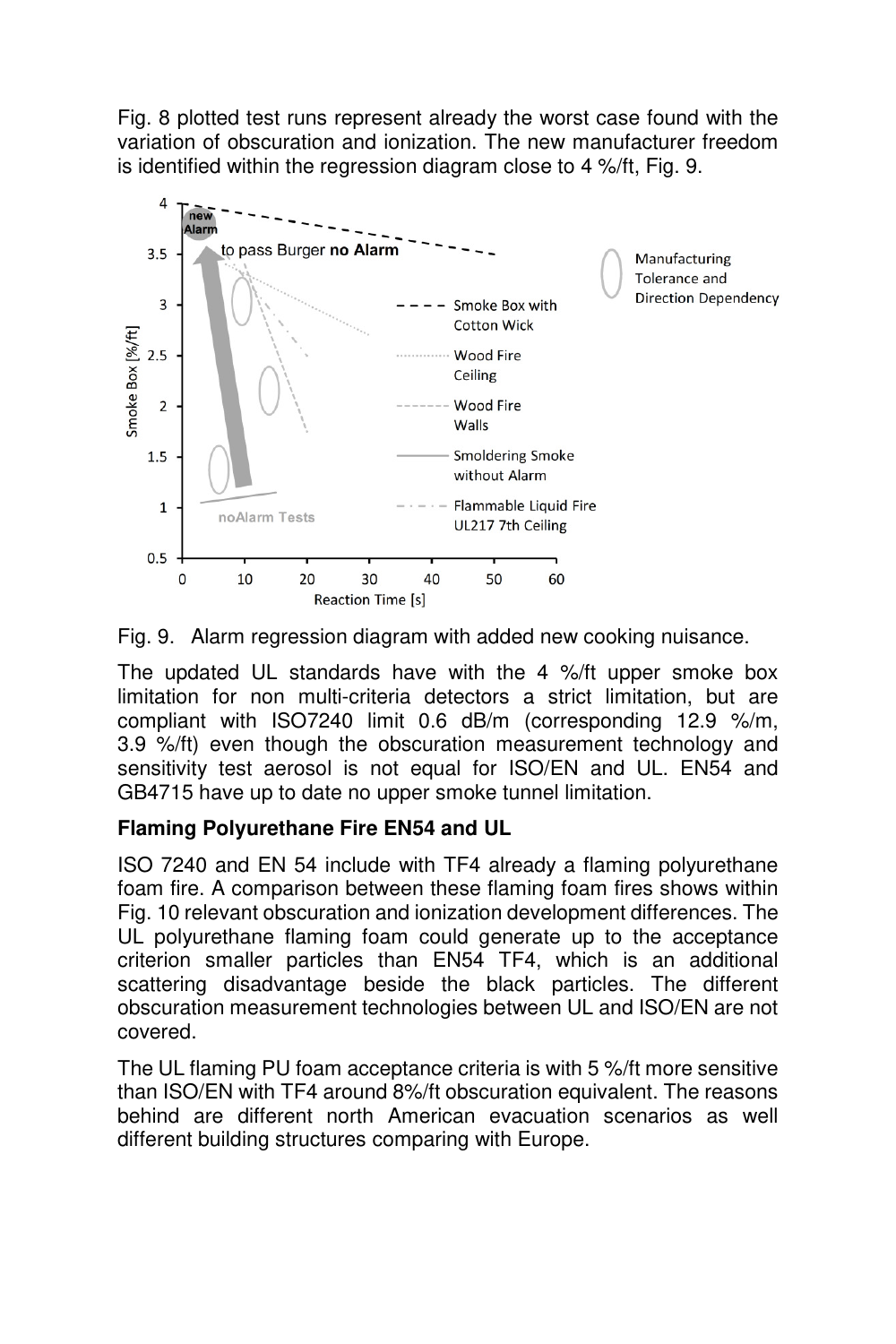



#### **New Reality for Manufacturer Freedom**

To pass UL flaming polyurethane foam, there is the need of a fast and sensitive setup around 1 %/ft within smoke box for any infrared forward scattering technology. This is in contradiction to the new cooking nuisance no alarm sensitivity setup close to 4 %/ft smoke sensitivity.



Fig. 11. Alarm regression diagram with cooking nuisance hamburger and flaming polyurethane.

From obscuration point of view, the initial wide obscuration window between 1.5 %/ft cooking nuisance no alarm and 5 %/ft flaming polyurethane foam latest alarm becomes with a single infrared forward scattered technology negative resp. inverted, reference Fig. 11.